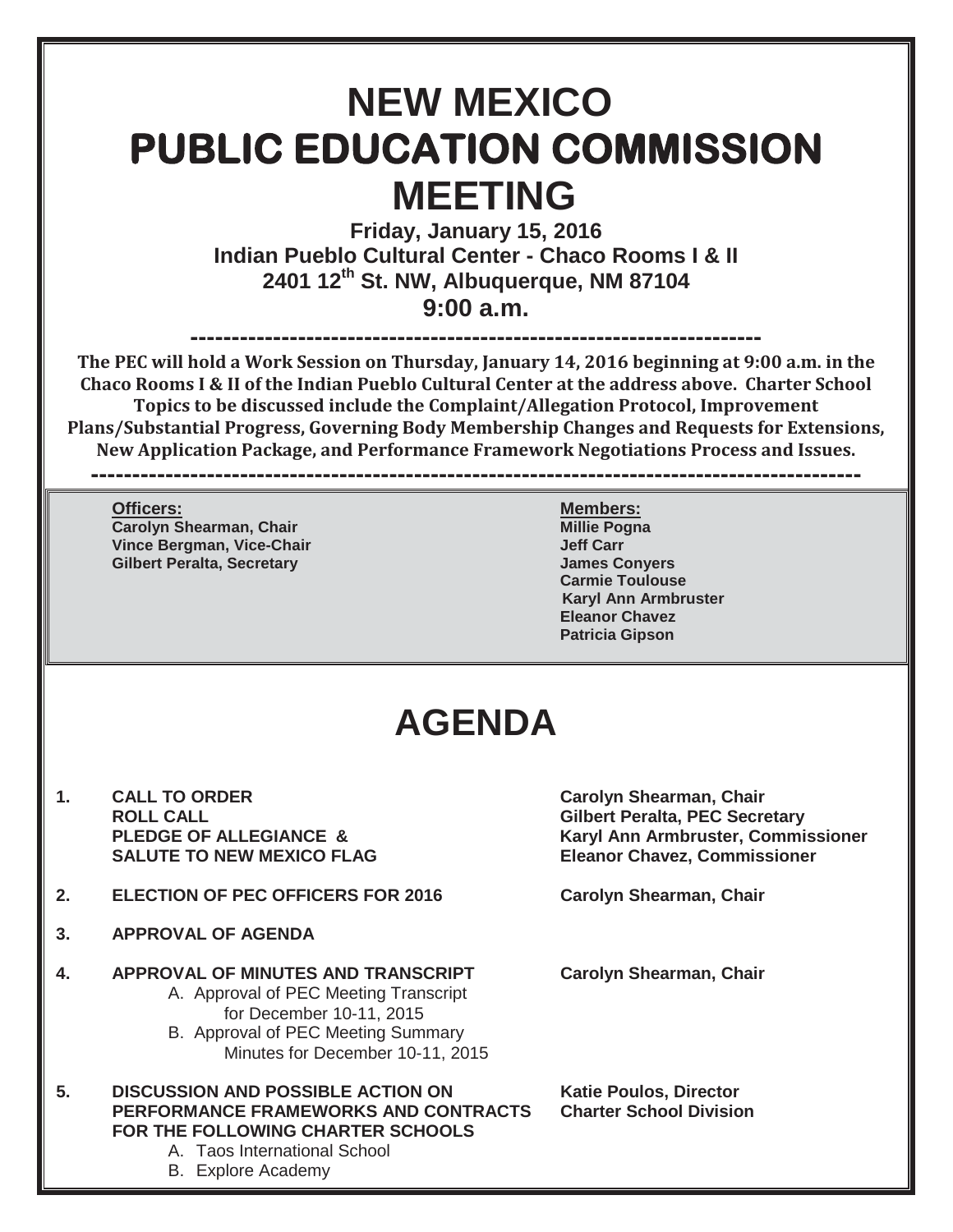|     | C. La Tierra Montessori School of the Arts<br>and Sciences<br>D. Sandoval Academy of Bilingual Education<br>E. Health Leadership Charter High School<br>F. Cottonwood Classical Preparatory School<br>G. Taos Academy<br>H. North Valley Academy                                                                                                                                                                                              |                                                                 |
|-----|-----------------------------------------------------------------------------------------------------------------------------------------------------------------------------------------------------------------------------------------------------------------------------------------------------------------------------------------------------------------------------------------------------------------------------------------------|-----------------------------------------------------------------|
| 6.  | <b>DISCUSSION AND POSSIBLE ACTION ON</b><br><b>CHARTER SCHOOL AMENDMENTS</b><br>(All amendments will be to the school's charter)<br>A. The International School at Mesa Del Sol                                                                                                                                                                                                                                                               | <b>Katie Poulos, Director</b><br><b>Charter School Division</b> |
| 7.  | <b>DISCUSSION AND POSSIBLE ACTION ON</b><br><b>BOARD OF FINANCE APPLICATIONS</b><br>A. SAHQ Academy<br><b>B.</b> Six Directions Indigenous School                                                                                                                                                                                                                                                                                             | <b>Katie Poulos, Director</b><br><b>Charter School Division</b> |
| 8.  | <b>REPORT FROM PED AND CSD</b><br>A. NACSA Evaluation<br><b>B. Performance Framework Negotiations</b><br>and Issues                                                                                                                                                                                                                                                                                                                           | <b>Katie Poulos, Director</b><br><b>Charter School Division</b> |
| 9.  | <b>DISCUSSION AND POSSIBLE ACTION ON POLICY</b><br><b>RECOMMENDATION FOR INVESTIGATIONS AND</b><br><b>COMPLAINT POLICIES</b>                                                                                                                                                                                                                                                                                                                  | <b>Katie Poulos, Director</b><br><b>Charter School Division</b> |
| 10. | <b>DISCUSSION AND POSSIBLE ACTION ON POLICY</b><br><b>RECOMMENDATION FOR IMPROVEMENT PLAN</b><br>AND DEFINITION OF SUBSTANTIAL PROGRESS                                                                                                                                                                                                                                                                                                       | <b>Katie Poulos, Director</b><br><b>Charter School Division</b> |
| 11. | <b>DISCUSSION AND POSSIBLE ACTION ON 2016</b><br><b>NEW APPLICATION PACKAGE AND PROCESS</b>                                                                                                                                                                                                                                                                                                                                                   | <b>Katie Poulos, Director</b><br><b>Charter School Division</b> |
| 12. | <b>DISCUSSION AND POSSIBLE ACTION ON</b><br>PERFORMANCE FRAMEWORKS REGARDING<br>THE RENEGOTIATION PROCESS                                                                                                                                                                                                                                                                                                                                     | <b>Katie Poulos, Director</b><br><b>Charter School Division</b> |
| 13. | <b>REPORT FROM OPTIONS FOR PARENTS &amp; THE</b><br><b>CHARTER SCHOOL DIVISION--DISCUSSION AND</b><br><b>POSSIBLE ACTIONS</b><br>A. Schools of Concern (Actions may include<br>requiring a corrective action plan and the<br>potential of a suspension or revocation of<br>the school's charter)<br>B. Notifications and Requests Regarding Governance Changes<br>i. North Valley Academy<br>ii. Horizon Academy West<br>C. Letters of Intent | <b>Katie Poulos, Director</b><br><b>Charter School Division</b> |
| 14. | <b>UPDATE ON BELLWETHER INITIATIVE</b>                                                                                                                                                                                                                                                                                                                                                                                                        | <b>Carolyn Shearman, Chair</b>                                  |
| 15. | <b>REPORT FROM THE CHAIR</b><br>A. NM Charter School Coalition                                                                                                                                                                                                                                                                                                                                                                                | <b>Carolyn Shearman, PEC Chair</b>                              |
| 16. | <b>PEC COMMENTS</b>                                                                                                                                                                                                                                                                                                                                                                                                                           | <b>Carolyn Shearman, PEC Chair</b>                              |